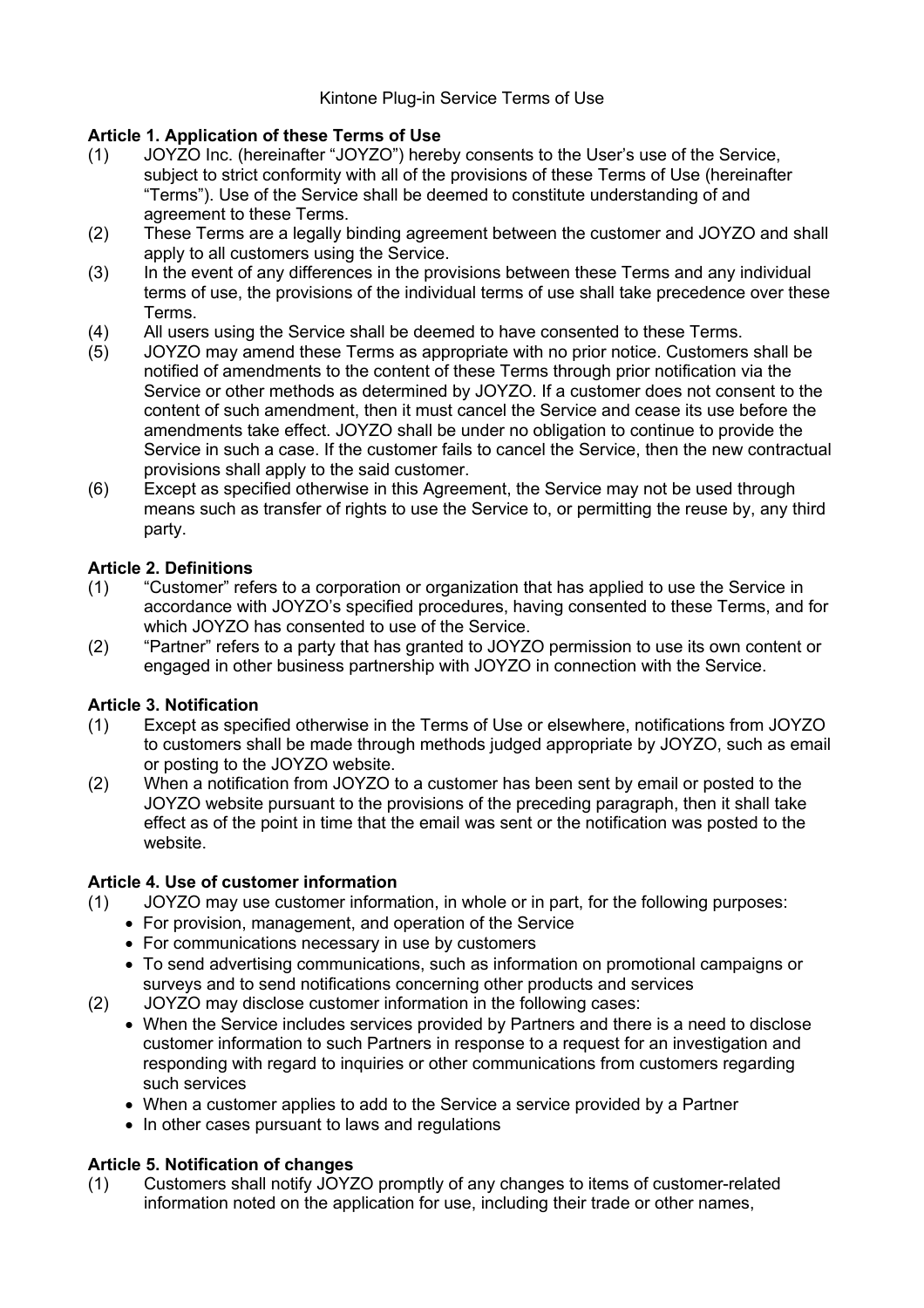headquarters locations or addresses, and contact information.

(2) JOYZO shall not be liable for any damage suffered by customers as a result of their failure to receive any notifications or other reasons resulting from the customers' having neglected to provide the notice described in the preceding paragraph.

## **Article 6. Free trial**

- (3) Customers may try each Service free of charge within the scope specified separately by JOYZO.
- (4) A customer who desires to apply for formal use of a premium Service shall complete the application procedures in accordance with the methods for applying for formal use of which notification will be provided separately via the Service.

### **Article 7. Free trial of beta versions**

- (1) Solely for the purposes of consideration of the adoption of individual Services and evaluation of the Services, customers may try beta versions (this refers to Services provided by JOYZO prior to formal release of such Services, whether referred to as "beta" versions or by other names; referred to collectively hereinafter as "beta versions") free of charge within the scope specified separately by JOYZO.
- (2) Customers must not disclose or reveal to any third party any Service-related information learned through trial use of beta versions of Services. They also must not try such versions for purposes other than those enumerated in the preceding paragraph.
- (3) No guarantee is made that specifications and functions similar to those of beta versions shall be maintained after the formal version of each Service is released. Also, no guarantee is made that customers' registered data and other information will be migrated completely without any problems from the beta environment when using the formal versions of Services or that JOYZO will provide advice or support regarding such migration. Also, no guarantee is provided that JOYZO will provide advice and support in response to the functions of or defects in beta versions of Services or any inquiries regarding beta versions.

### **Article 8. Service period**

- (1) The period of use of the premium Service shall be as described below.
	- When using the Service in units of one month each (hereinafter "monthly use"), the usage agreement shall be renewed with no change in its content for the period of one month beginning on the first day of the month after the month in which it took effect and for subsequent months, unless notification has been made of its termination.
	- When using the Service in units of one year each ("annual use" hereinafter), the said year shall be the period of one year beginning on the first day of the month after the month in which the usage agreement took effect.
	- Except as provided for otherwise, the Service may not be cancelled during the Service period.

### **Article 9. Service charges**

- (1) Usage charges for a premium Service vary depending on the license for each Service. For details of Service charges, see the price list provided on the website and elsewhere. In addition, separate initial costs may apply when receiving provision of a premium Service. Service charges do not include kintone usage charges, service charges, data transmission charges, or other communications charges charged by telecommunications carriers or similar costs incurred when using a premium Service. Customers themselves must pay such charges separately to the telecommunications carriers.
- (2) If a promotional price applies when concluding an agreement, normal charges will apply after the end of the promotional period.
- (3) The customer shall pay the applicable Service charges by the payment deadline specified individually for each Service period.
- (4) If a customer is unable to pay the Service charges or other obligations after the payment deadline has passed, it may be asked to pay to JOYZO interest on late payment in an amount calculated using an annual interest rate of 14.5% for the period from the day after the payment deadline through the day before the date payment is made. This annual rate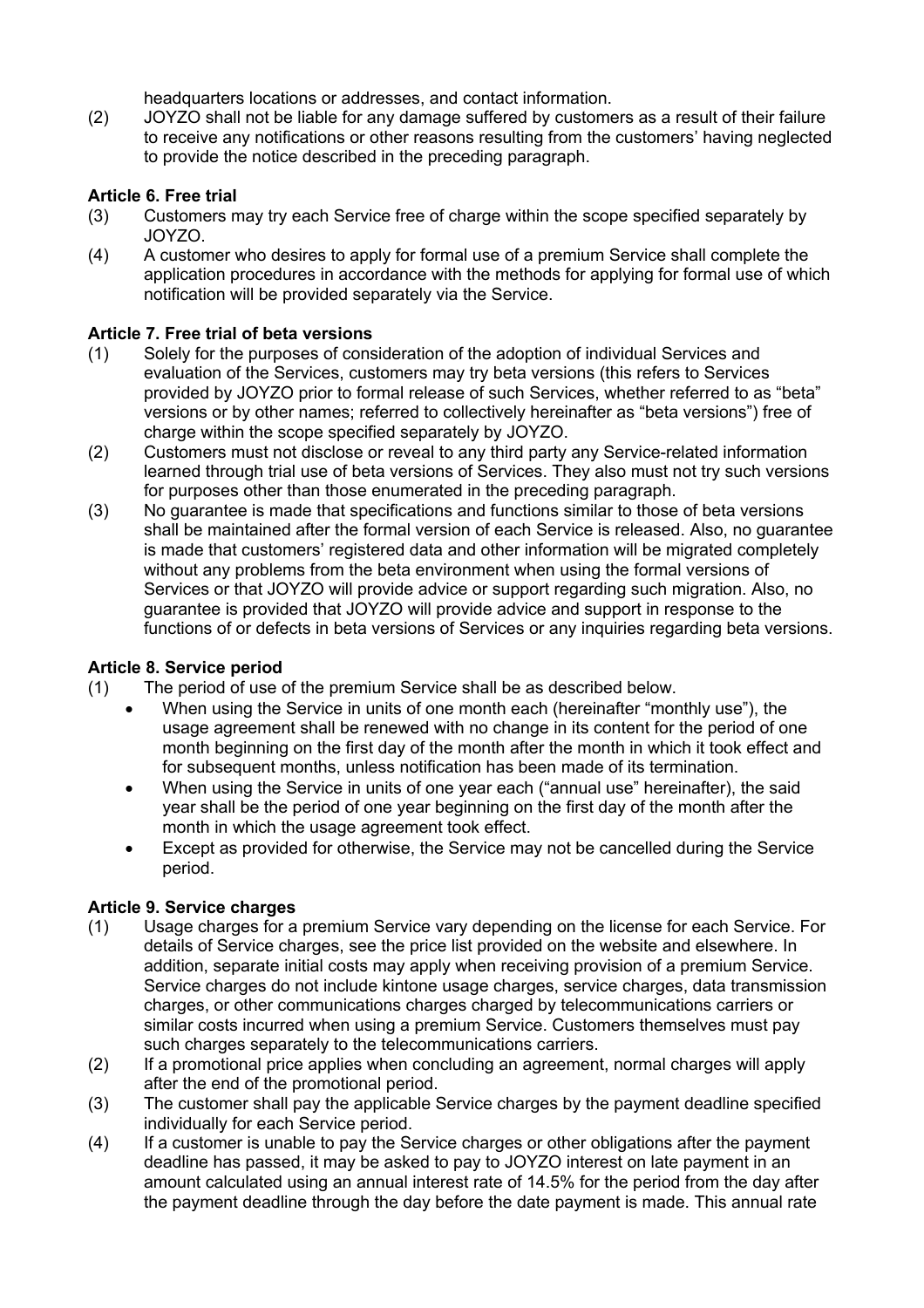shall be based on a 365-day year even during a period that includes February 29 in a leap year.

(5) Service charges already paid shall not be refunded except as specified separately.

### **Article 10. Amendment and termination of the license**

- (1) Amendment of a license, changes to the number of users, etc., for a premium Service shall be handled as follows:
	- Monthly use: The customer may amend the Service by notifying JOYZO thereof, through a method to be specified by the latter. Service charges based on the content of the Service after such amendment shall apply beginning in the month after the month in which JOYZO received the notice of such amendment to the Service.
	- Annual use: The customer may upgrade the Service or make additions to the number of users by notifying JOYZO thereof through a method to be specified by the latter. JOYZO shall apply the content of such amendment conditional on payment of the difference in amounts between the new grade and the previous grade for the number of months from the month in which JOYZO received the notice of such amendment to the Service to the end of the Service period. Requests for downgrading of the Service during the Service period shall not be accepted, and Service charges already paid shall not be refunded, for any reason.
- (2) A customer who desires to discontinue a premium Service shall notify JOYZO thereof by at least five business days before the last day of the month preceding the month in which the customer wishes to discontinue the Service, through the method specified by JOYZO, and complete the designated procedures.

### **Article 11. Temporary interruption and cessation of service provision**

- (1) Periodic maintenance of the Service will be conducted as necessary. During periodic maintenance, the system may be interrupted or some functions may be unavailable for use temporarily. Maintenance plans will be announced at least 24 hours in advance via the Service website and other means.
- (2) In any of the cases enumerated below, JOYZO may suspend provision of the Service without requiring any prior notice to or consent of customers:
	- When conducting maintenance due to the failure of equipment or other facilities used for the Service
	- When unavoidable for operational or technical reasons
	- In other cases in which it is not possible to provide the Service due to cases of force majeure, such as natural disasters
- (3) When a customer meets any of the descriptions enumerated under Article 12 "Cancellation of the usage agreement by JOYZO," Paragraph 1, or a customer has failed to pay the usage charges or otherwise violated the usage agreement or other agreement, JOYZO may cease provision of the Service, in whole or in part, without requiring any prior notice or warning to the customer.
- (4) JOYZO shall not be liable for any damages suffered by customers or other third parties in the event that it has been unable to provide the Service for any of the reasons enumerated in the preceding paragraphs.

### **Article 12. Cancellation of the usage agreement by JOYZO**

- (1) When it has determined that a customer meets any of the descriptions enumerated below, JOYZO may, without requiring any prior notice or warning to the customer, cancel the usage agreement in whole or in part:
	- It has been subject to a filing for seizure, provisional seizure, or auction, or has been subjected to dispensation for failure to pay taxes or other public charges
	- It has been subject to a filing for bankruptcy, commencement of supervised corporate reorganization, commencement of corporate rehabilitation proceedings, or commencement of civil rehabilitation proceedings, or its credit conditions have become markedly unstable
	- It has been subjected to cancellation or suspension of its business license by the authorities or to similar disposition
	- It has violated the usage agreement or other agreement and has failed to rectify such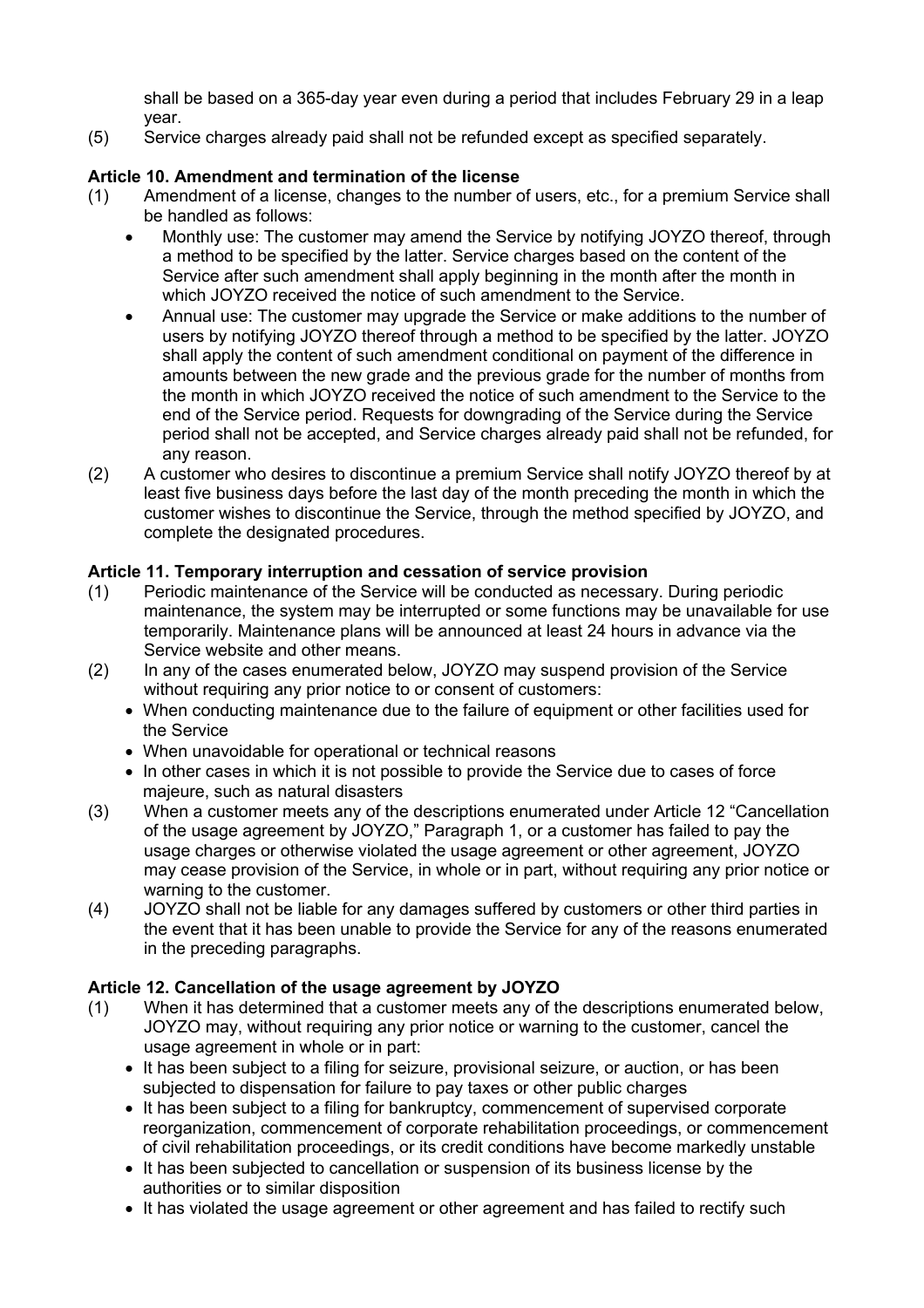violation within a reasonable period after being JOYZO has called for its rectification

- It has passed a resolution on measures such as dissolution, reduction of capital, or transfer of all or a significant part of its business
- Reasons have arisen that would make it difficult to perform the usage agreement

#### **Article 13. Modification or discontinuation of the Service**

(1) JOYZO may, without notifying customers, modify the contents of the Service or cease provision of the Service. JOYZO shall not be liable for any damages suffered by customers as a result.

#### **Article 14. Treatment after termination of the Agreement**

- (1) Upon the termination of the Usage Agreement, the customer shall return to JOYZO any devices, software, and other materials (hereinafter, this includes any full or partial copies of such software and materials) provided by JOYZO in use of the Service promptly after such termination of the Usage Agreement and shall, at its responsibility, delete any such software and materials stored on customer equipment or elsewhere.
- (2) Upon the termination of the Usage Agreement, JOYZO shall return to the customer any materials (hereinafter, this includes any full or partial copies of such materials) provided by the customer in use of the Service promptly after such termination of the Usage Agreement and shall, at its responsibility, delete any such materials recorded on equipment used for the Service or other equipment.

#### **Article 15. Principle of self-responsibility**

- (1) In the event that a customer has caused harm to a third party (hereinafter in this article, this includes authorized users and is not restricted to domestic or foreign parties) in connection with use of the Service for reasons for which the customer should be held responsible or has received a claim or other demand from a third party, the customer shall address and resolve the matter under its own responsibility and at its own cost. The same shall apply to a case in which a customer has suffered damage due to a third party or made a claim or other demand to a third party in connection with use of the Service.
- (2) Information (content) provided or transmitted by a customer or other party using the Service is provided under the customer's responsibility. JOYZO makes no guarantee with regard to the content or other details thereof and will not be liable for any damage resulting therefrom.
- (3) If a customer has, through willful acts or negligence, caused any damage to JOYZO, the customer shall compensate JOYZO for such damage.

#### **Article 16. Equipment configuration and maintenance**

(1) At their own expense and under their own responsibility, customers shall configure their equipment to satisfy the conditions specified by JOYZO and shall maintain their equipment and an environment for use of the Service.

#### **Article 17. Service-related restrictions**

- (1) Customers may not act in ways, such as copying, redistributing, lending, transmitting (including automatic public transmission and enabling of transmission), leasing, or pledging as collateral the Service or documents related to the Service. They also may not transfer, resale, or permit use of their rights to use the Service granted pursuant to the Usage Agreement.
- (2) Customers may not revise, translate, adapt, reverse engineer, recompile, or reassemble the Service, or produce derivative works based on it. In addition, permission to use the Service is granted as a single product. Customers may not use its constituent components separately.

#### **Article 18. Intellectual property rights**

- (1) Copyright, patent rights, trademark rights, and any and all other intellectual property rights regarding the Service are the property of JOYZO.
- (2) Intellectual property rights to content accessed, displayed, and used via use of the Service are the property of each individual content provider and are protected by the Copyright Act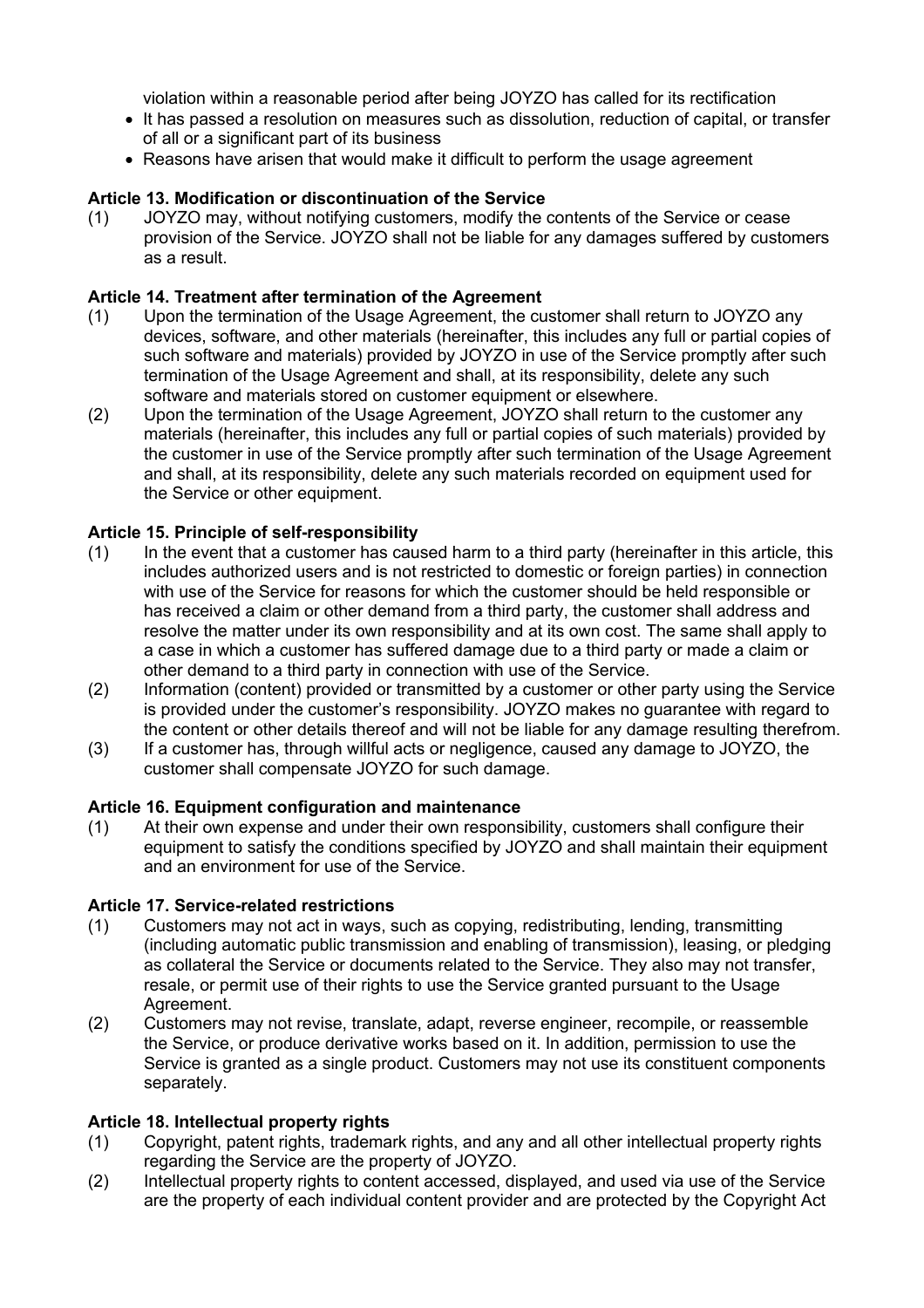and other laws, regulations, and treaties concerning intellectual property rights.

## **Article 19. Prohibited acts**

- (1) Customers are prohibited from engaging in any of the following acts in connection with use of the Service:
	- Acts that infringe, or could infringe, the copyright, trademark rights, or other intellectual property rights or any other rights of JOYZO or any third parties
	- Acts of altering or deleting the content of the Service or information available for use via the **Service**
	- Acts of allowing a third party to use the Service in violation of the Usage Agreement or other agreements
	- Acts in violation of laws, regulations, or public order and decency or causing disadvantages to JOYZO or any third party
	- Acts of discriminating against, libeling, or slandering another party, or detrimental to his or her good name or trust
	- Acts that lead, or could lead, to crimes such as fraud
	- Acts of transmitting or posting images, documents, etc., that qualify as obscene, child pornography, or child abuse
	- Acts of using the Service by impersonating a third party
	- Acts of transmitting or posting computer virus or other harmful computer programs
	- Acts of transmitting advertising, promotional, or solicitation emails to third parties without authorization or acts of transmitting emails that cause or could cause others to feel highly uncomfortable (harassing emails)
	- Acts of knowingly posting links that would encourage visits to sites that engage in any of the acts enumerated in the preceding subparagraphs in full knowledge that they do so
	- Acts of preparing and distributing derivative services without JOYZO's permission
	- Acts of infringing on the intellectual property rights or other rights of JOYZO, its Partners, other customers, or third parties
	- Acts detrimental to the property, credit, good name, etc., or infringing upon the privacy rights, rights of likeness, etc., of JOYZO, its Partners, other customers, or third parties
	- Acts that are, or could be, disadvantageous or harmful to JOYZO or third parties
	- Other acts judged to be inappropriate by JOYZO
- (2) Customers shall notify JOYZO immediately if they have learned that they have committed any of the acts enumerated under the preceding paragraph or determined that they may have committed such an act.
- (3) If it has learned that the acts of a customer or other party in connection with use of the Service meets any of the descriptions enumerated under Paragraph 1 above, or that information provided by a customer or other party concerns any of the acts enumerated under Paragraph 1 above, JOYZO may, without any prior notice to the customer, cease provision of the Service in whole or in part or delete the information that concerns any of the acts enumerated under Paragraph 1 above. However, JOYZO shall not be obligated to monitor the acts of customers or other parties or the information (including data and content) provided or transmitted (including cases deemed to constitute use by customers) by customers or other parties.

# **Article 20. Limitation of liability**

(1) The liability of JOYZO or Service providers to pay compensation for damage shall not exceed the amount equivalent to one month's usage charges for the month in which the relevant customer suffered such damage. However, JOYZO shall not be liable, even in cases involving unlawful acts, contracts, or other legal grounds, to customers or third parties for any damage due to the loss of business value or business opportunities, cessation of business, or computer failure, or any other indirect, incidental, special, attendant, consequential, or punitive damages arising from the use, or non-use, of the Service or other services accessible through the Service. The same shall apply to cases in which JOYZO was informed in advance of the possibility of such damage arising and cases in which direct damage arose for reasons for which JOYZO should not be held responsible.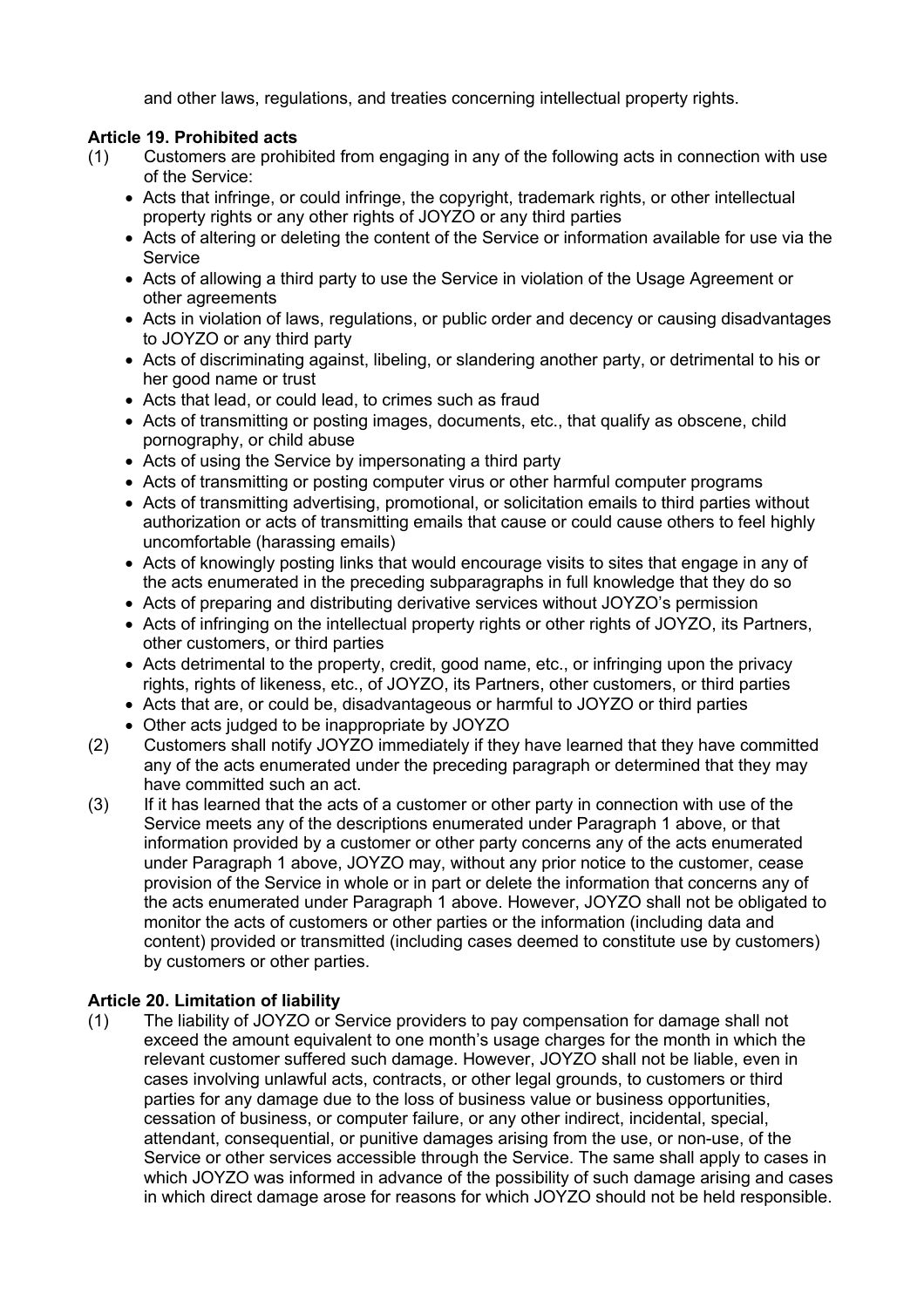- (2) If a customer has caused damage to JOYZO or a third party through the use of the Service, then said customer shall pay compensation for such damage at its own cost and under its own responsibility, and it shall not demand any compensation or supplementation by JOYZO.
- (3) In the event that any dispute has arisen between a customer and a third party through use of the Service, the customer shall resolve such dispute under its own responsibility and may not make any demands for mediation or referral, or any other demands, to JOYZO. If, in connection with such a dispute, the customer has, due to its own willful act or gross negligence, been forced to pay compensation or suffered any other damage (including legal fees), JOYZO may demand compensation for the relevant amount of damages from the customer.

# **Article 21. Disclaimers**

- (1) JOYZO's liability with regard to the Service or the usage agreement or other agreement shall not, for any reason, exceed the scope described in the preceding article, and JOYZO shall not be liable for any damage suffered by customers or other parties for any of the reasons below, including liability for failure to perform obligations, liability for unlawful acts, or other liability for compensation regardless of the legal grounds for such demands:
	- Cases of force majeure, such as natural disasters, civil unrest, or insurrection
	- Damage caused by failure of customers' equipment, problems with Internet access services to the equipment used to provide the Service, or other aspects of customers' access environments
	- Damage caused by performance of Internet access services, such as response times from the equipment used to provide the Service
	- Infection of the equipment used to provide the Service with computer viruses of types for which a third party providing antivirus software adopted by JOYZO has not provided virus patterns, virus definition files, etc.
	- Unauthorized access, attacks, or interception of the equipment used to provide the Service by any third party that could not be prevented even through the due diligence of a good manager
	- Damage caused by a customer's failure to conform to the procedures, security measures, etc., specified by JOYZO
	- Damage caused by software used on the equipment used to provide the Service that was not produced by JOYZO
	- Damage caused by hardware used in the equipment used to provide the Service that was not produced by JOYZO
	- Damage caused by reasons outside the scope of JOYZO's operation and management, such as defects in kintone configuration
	- Damage to customers or third parties due to improper use of the Service through means such as unauthorized use of a username by a third party
	- Compulsory disposition pursuant to Article 218 of the Code of Criminal Procedure or to the provisions of the Act on Wiretapping for Criminal Investigation, or other compulsory disposition pursuant to court orders, laws, or regulations
	- Accidents, such as loss of deliverables during shipping, for reasons for which JOYZO should not be held responsible
	- Those related to operations conducted by subcontractors for which there are no grounds for holding JOYZO responsible, such as failures in its selection and supervision of subcontractors
	- Those due to other reasons for which JOYZO should not be held responsible
- (2) JOYZO shall not bear any liability for any disputes or other matters arising between customers and third parties due to customers' use of the Service.

## **Article 22. Governing law, court with jurisdiction**

- (1) These Terms of Use shall be governed by the laws of Japan, except where principles in conflict with those of the laws of Japan apply.
- (2) Customers and JOYZO hereby agree that the exclusive court of first instance for any